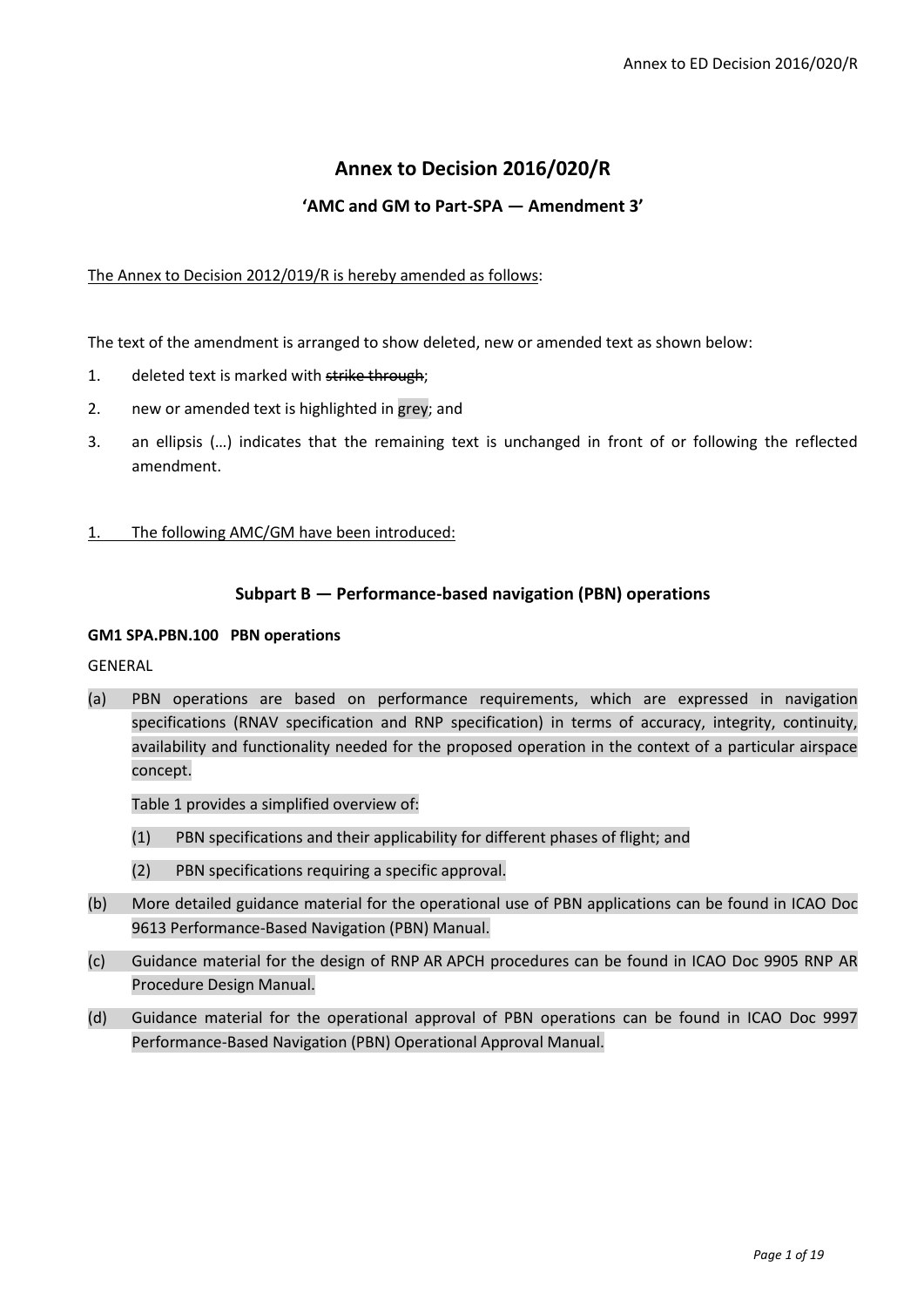# **Table 1: Overview of PBN specifications**

| Navigation specification           | <b>FLIGHT PHASE</b> |                               |                |              |                            |             |              |                |  |  |  |
|------------------------------------|---------------------|-------------------------------|----------------|--------------|----------------------------|-------------|--------------|----------------|--|--|--|
|                                    | En route            |                               | Arrival        | Approach     |                            |             |              | Departure      |  |  |  |
|                                    | Oceanic             | Continental                   |                | Initial      | Intermediat<br>e           | Final       | Missed       |                |  |  |  |
| RNAV <sub>10</sub>                 | 10                  |                               |                |              |                            |             |              |                |  |  |  |
| RNAV <sub>5</sub>                  |                     | 5                             | 5              |              |                            |             |              |                |  |  |  |
| RNAV <sub>2</sub>                  |                     | $\overline{2}$                | $\overline{2}$ |              |                            |             |              | $\overline{2}$ |  |  |  |
| RNAV <sub>1</sub>                  |                     | $\mathbf{1}$                  | $\mathbf{1}$   | $\mathbf{1}$ | $\mathbf{1}$               |             | $\mathbf{1}$ | $\mathbf{1}$   |  |  |  |
| RNP <sub>4</sub>                   | $\overline{4}$      |                               |                |              |                            |             |              |                |  |  |  |
| RNP <sub>2</sub>                   | $\overline{2}$      | $\overline{2}$                |                |              |                            |             |              |                |  |  |  |
| RNP <sub>1</sub>                   |                     |                               | $\mathbf{1}$   | $\mathbf{1}$ | $\mathbf{1}$               |             | $\mathbf{1}$ | $\mathbf{1}$   |  |  |  |
| A-RNP                              | $\overline{2}$      | 2 or 1                        | $1 - 0.3$      | $1 - 0.3$    | $1 - 0.3$                  | 0.3         | $1 - 0.3$    | $1 - 0.3$      |  |  |  |
| RNP APCH (LNAV)                    |                     |                               |                | $\mathbf{1}$ | $\mathbf{1}$               | 0.3         | $\mathbf{1}$ |                |  |  |  |
| RNP APCH (LNAV/VNAV)               |                     |                               |                | $\mathbf 1$  | $\mathbf{1}$               | 0.3         | $\mathbf{1}$ |                |  |  |  |
| RNP APCH (LP)                      |                     |                               |                | $\mathbf 1$  | $\mathbf{1}$               |             | $\mathbf 1$  |                |  |  |  |
| RNP APCH (LPV)                     |                     |                               |                | $\mathbf{1}$ | $\mathbf{1}$               |             | $\mathbf{1}$ |                |  |  |  |
| <b>RNP AR APCH</b>                 |                     |                               |                | $1 - 0.1$    | $1 - 0.1$                  | $0.3 - 0.1$ | $1 - 0.1$    |                |  |  |  |
| RNP 0.3 (H)                        |                     | 0.3                           | 0.3            | 0.3          | 0.3                        |             | 0.3          | 0.3            |  |  |  |
| Numbers specify the accuracy level |                     | no specific approval required |                |              | specific approval required |             |              |                |  |  |  |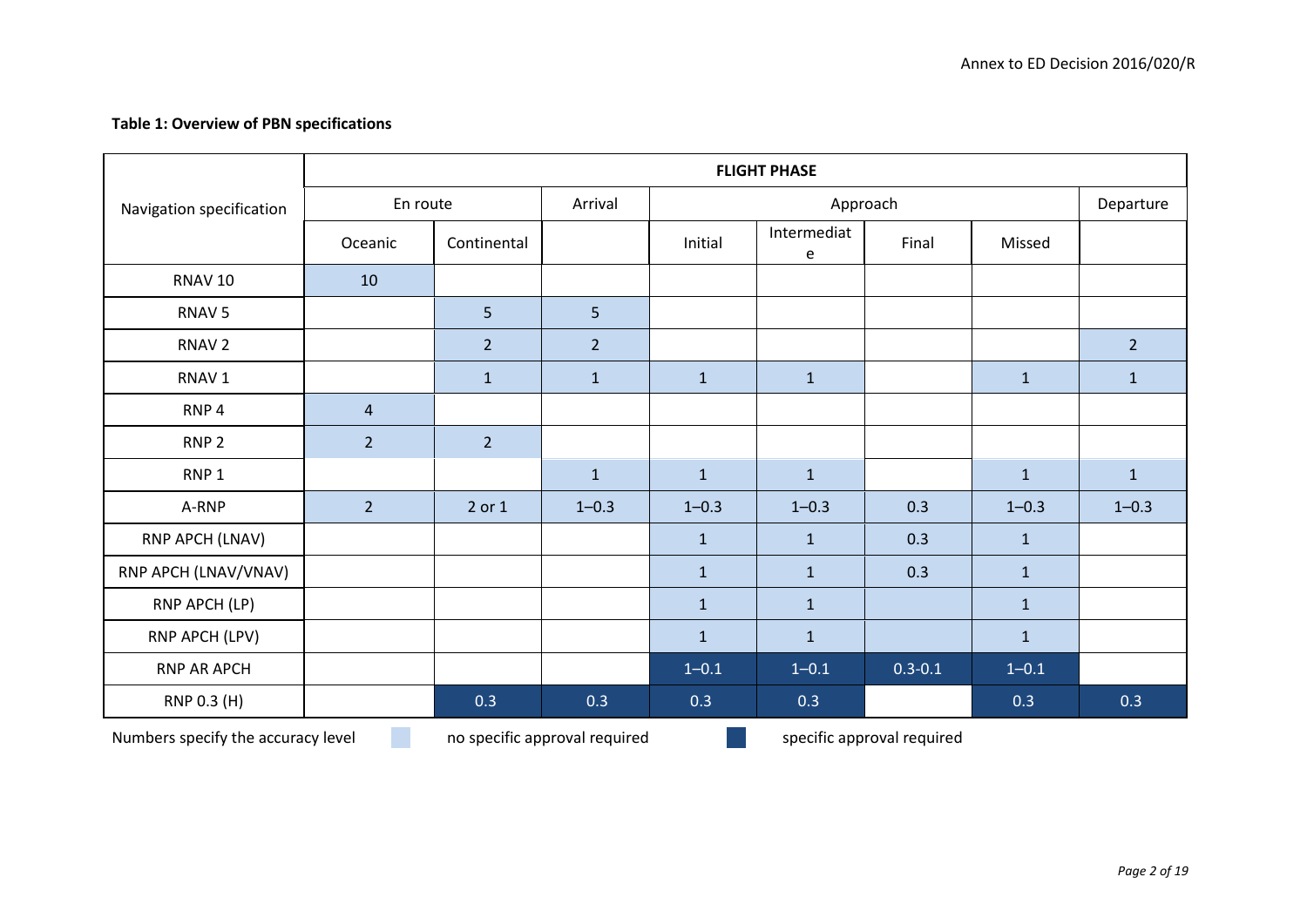# 2. The following new AMC/GM have been introduced:

#### **AMC1 SPA.PBN.105(b) PBN operational approval**

#### FLIGHT CREW TRAINING AND QUALIFICATIONS — GENERAL PROVISIONS

- (a) The operator should ensure that flight crew members training programmes for RNP AR APCH include structured courses of ground and FSTD training.
	- (1) Flight crew members with no RNP AR APCH experience should complete the full training programme prescribed in (b), (c), and (d) below.
	- (2) Flight crew members with RNP AR APCH experience with another EU operator may undertake an:
		- (i) abbreviated ground training course if operating a different type or class from that on which the previous RNP AR experience was gained;
		- (ii) abbreviated ground and FSTD training course if operating the same type or class and variant of the same type or class on which the previous RNP. AR experience was gained.
		- (iii) the abbreviated course should include at least the provisions of (d)(1), (c)(1) and (c)(2)(x) as appropriate.
		- (iv) The operator may reduce the number of approaches/landings required by  $(c)(2)(xii)$  if the type/class or the variant of the type or class has the same or similar:
			- (A) level of technology (flight guidance system (FGS));
			- (B) operating procedures for navigation performance monitoring; and
			- (C) handling characteristics

as the previously operated type or class.

- (3) Flight crew members with RNP AR APCH experience with the operator may undertake an abbreviated ground and FSTD training course:
	- (i) when changing aircraft type or class, the abbreviated course should include at least the provisions of  $(d)(1)$ ,  $(c)(1)$ ,  $(c)(2)$ ;
	- (ii) when changing to a different variant of aircraft within the same type or class rating that has the same or similar of all of the following:
		- (A) level of technology (flight guidance system (FGS));
		- (B) operating procedures for navigation performance monitoring; and
		- (C) handling characteristics

as the previously operated type or class.

A difference course or familiarisation appropriate to the change of variant should fulfil the abbreviated course provisions.

(iii) when changing to a different variant of aircraft within the same type or class rating that has significantly different at least one of the following: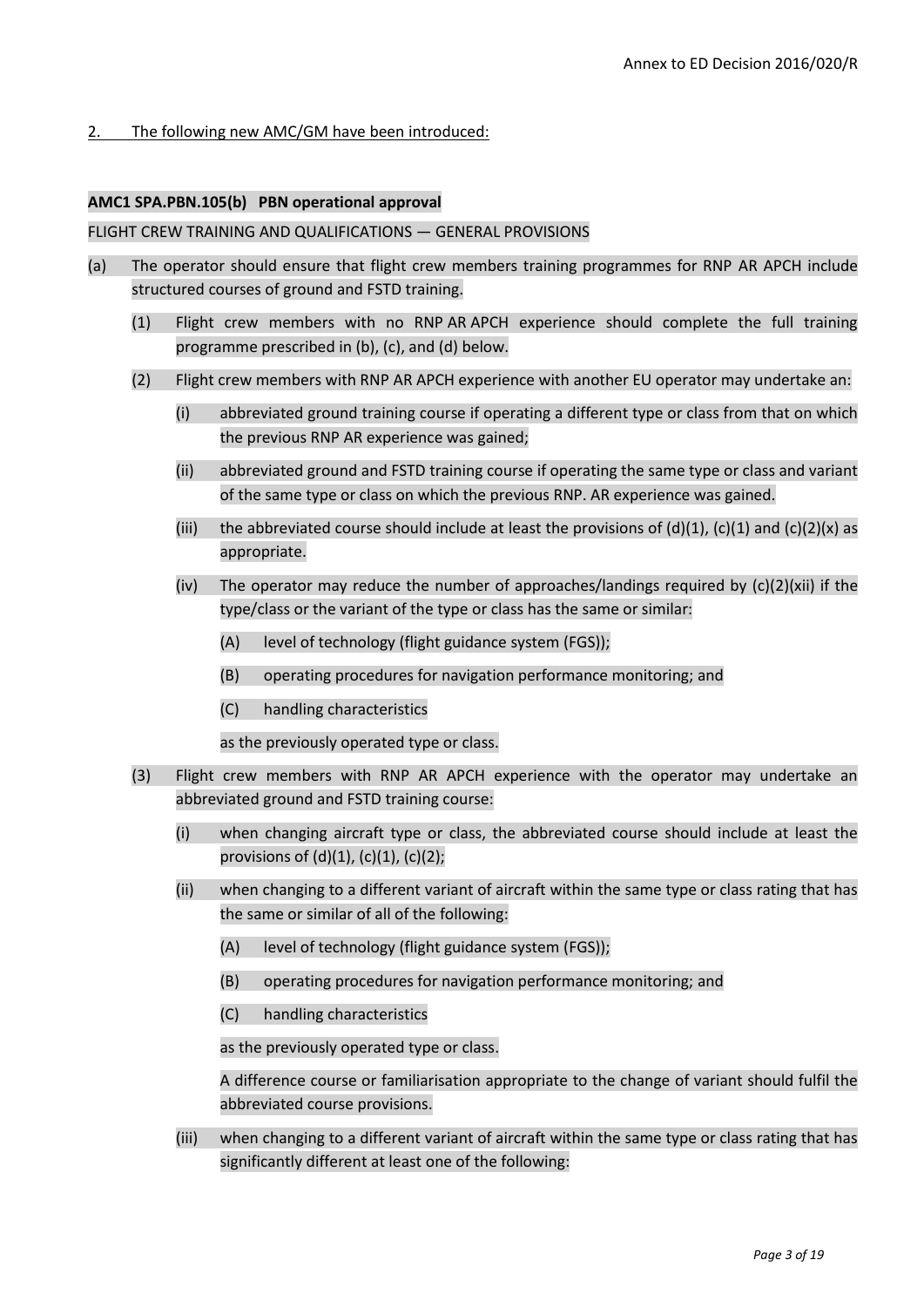- (A) level of technology (FGS);
- (B) operating procedures for navigation performance monitoring; and
- (C) handling characteristics,

the provisions of  $(c)(1)$  and  $(c)(2)$  should be fulfilled.

- (4) The operator should ensure when undertaking RNP AR APCH operations with different variant(s) of aircraft within the same type or class rating, that the differences and/or similarities of the aircraft concerned justify such operations, taking into account at least the following:
	- (i) the level of technology, including the:
		- (A) FGS and associated displays and controls;
		- (B) FMS and its integration or not with the FGS; and
		- (C) on-board performance monitoring and alerting (OBPMA) system;
	- (ii) operating procedures, including:
		- (A) navigation performance monitoring;
		- (B) approach interruption and missed approach including while in turn along an RF leg;
		- (C) abnormal procedures in case of loss of system redundancy affecting the guidance or the navigation; and
		- (D) abnormal and contingency procedures in case of total loss of RNP capability; and
	- (iii) handling characteristics, including:
		- (A) manual approach with RF leg;
		- (B) manual landing from automatic guided approach; and
		- (C) manual missed approach procedure from automatic approach.
- (b) Ground training
	- (1) Ground training for RNP AR APCH should address the following subjects during the initial introduction of a flight crew member to RNP AR APCH systems and operations. For recurrent programmes, the curriculum need only review initial curriculum items and address new, revised, or emphasised items.
	- (2) General concepts of RNP AR APCH operation
		- (i) RNP AR APCH training should cover RNP AR APCH systems theory to the extent appropriate to ensure proper operational use. Flight crew members should understand basic concepts of RNP AR APCH systems, operation, classifications, and limitations.
		- (ii) The training should include general knowledge and operational application of RNP AR APCH instrument approach procedures. This training module should in particular address the following specific elements:
			- (A) the definitions of RNAV, RNP, RNP APCH, RNP AR APCH, RAIM, and containment areas;
			- (B) the differences between RNP AR APCH and RNP APCH;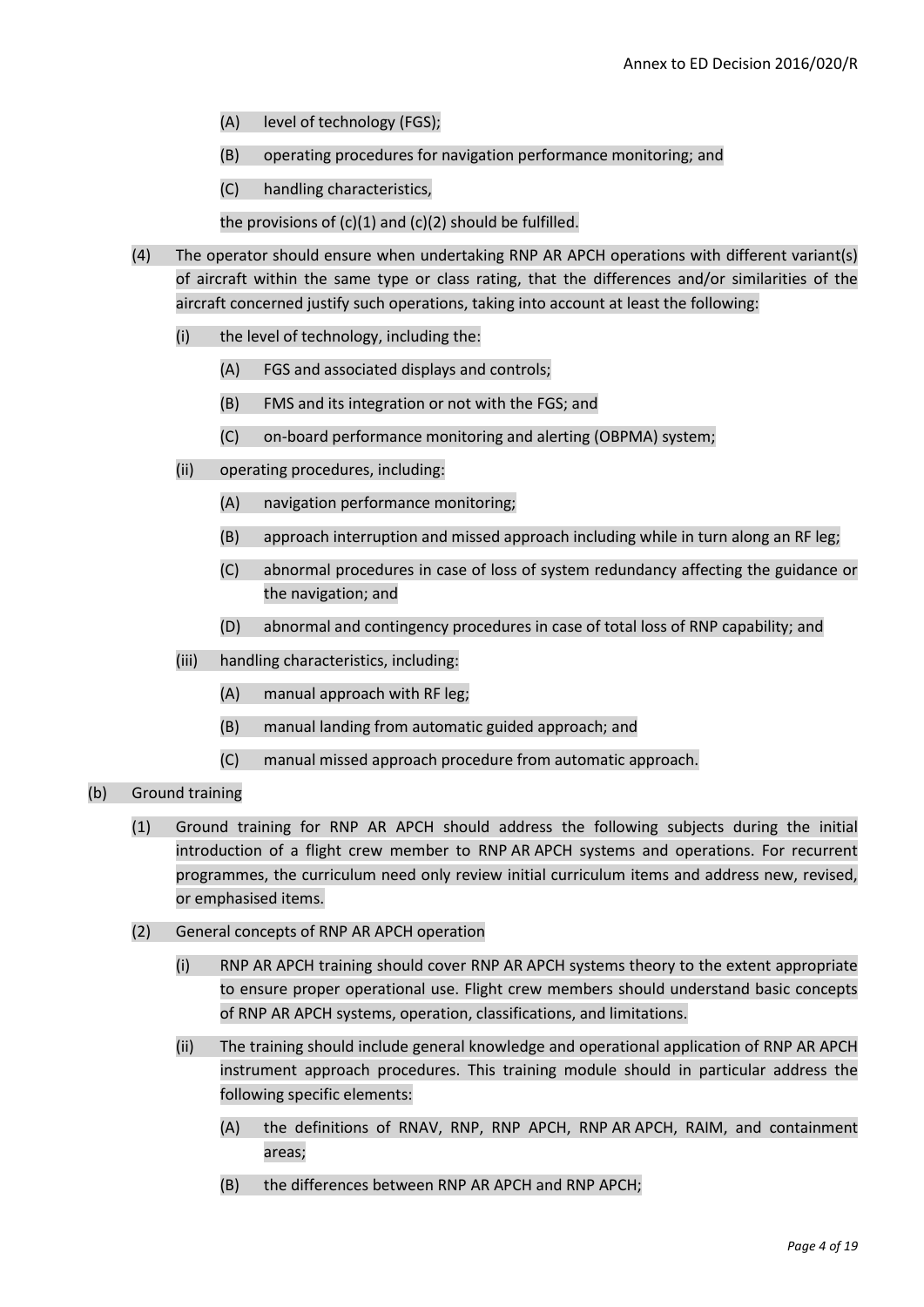- (C) the types of RNP AR APCH procedures and familiarity with the charting of these procedures;
- (D) the programming and display of RNP and aircraft specific displays, e.g. actual navigation performance;
- (E) the methods to enable and disable the navigation updating modes related to RNP;
- (F) the RNP values appropriate for different phases of flight and RNP AR APCH instrument procedures and how to select, if necessary;
- (G) the use of GNSS RAIM (or equivalent) forecasts and the effects of RAIM 'holes' on RNP AR APCH procedures availability;
- (H) when and how to terminate RNP navigation and transfer to conventional navigation due to loss of RNP and/or required equipment;
- (I) the method to determine if the navigation database is current and contains required navigational data;
- (J) the explanation of the different components that contribute to the total system error and their characteristics, e.g. drift characteristics when using IRU with no radio updating, QNH mistakes;
- (K) the temperature compensation: Flight crew members operating avionics systems with compensation for altimetry errors introduced by deviations from ISA may disregard the temperature limits on RNP AR APCH procedures if flight crew training on use of the temperature compensation function is provided by the operator and the compensation function is utilised by the crew. However, the training should also recognise if the temperature compensation by the system is applicable to the VNAV guidance and is not a substitute for the flight crew compensating for the temperature effects on minimum altitudes or the DA/H;
- (L) the effect of wind on aircraft performance during RNP AR APCH operations and the need to positively remain within RNP containment area, including any operational wind limitation and aircraft configuration essential to safely complete an RNP AR APCH operation;
- (M) the effect of groundspeed on compliance with RNP AR APCH procedures and bank angle restrictions that may impact on the ability to remain on the course centreline. For RNP procedures, aircraft are expected to maintain the standard speeds associated with the applicable category unless more stringent constraints are published;
- (N) the relationship between RNP and the appropriate approach minima line on an approved published RNP AR APCH procedure and any operational limitations if the available RNP degrades or is not available prior to an approach (this should include flight crew operating procedures outside the FAF versus inside the FAF);
- (O) understanding alerts that may occur from the loading and use of improper RNP values for a desired segment of an RNP AR APCH procedure;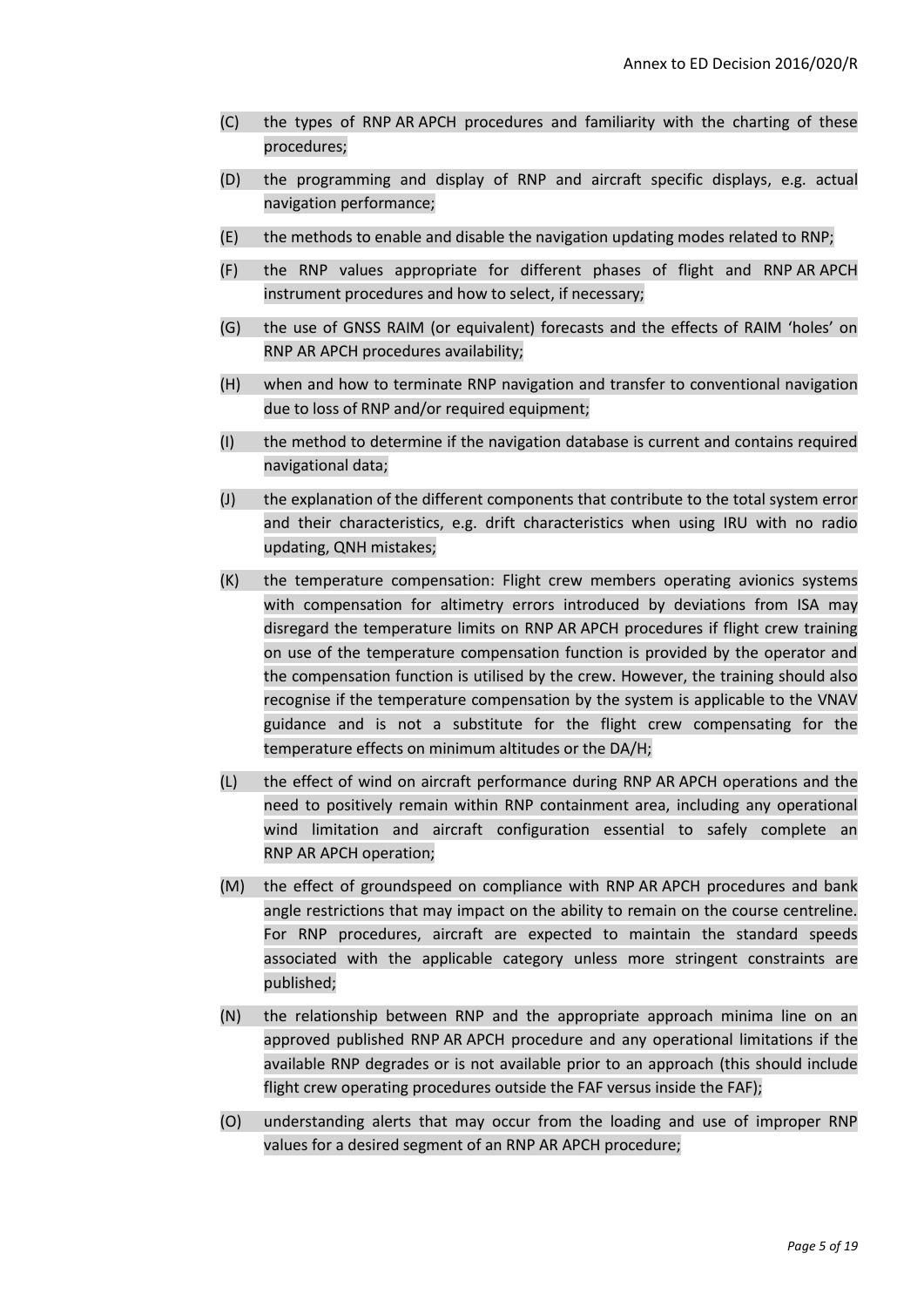- (P) understanding the performance requirement to couple the autopilot/flight director to the navigation system's lateral guidance on RNP AR APCH procedures requiring an RNP of less than RNP 0.3;
- (Q) the events that trigger a missed approach when using the aircraft's RNP capability to complete an RNP AR APCH procedure;
- (R) any bank angle restrictions or limitations on RNP AR APCH procedures;
- (S) ensuring flight crew members understand the performance issues associated with reversion to radio updating, know any limitations on the use of DME and VOR updating; and
- (T) the familiarisation with the terrain and obstacles representations on navigation displays and approach charts.
- (3) ATC communication and coordination for use of RNP AR APCH
	- (i) Ground training should instruct flight crew members on proper flight plan classifications and any ATC procedures applicable to RNP AR APCH operations.
	- (ii) Flight crew members should receive instruction on the need to advise ATC immediately when the performance of the aircraft's navigation system is no longer adequate to support continuation of an RNP AR APCH operation.
- (4) RNP AR APCH equipment components, controls, displays, and alerts
	- (i) Theoretical training should include discussion of RNP terminology, symbology, operation, optional controls, and display features, including any items unique to an operator's implementation or systems. The training should address applicable failure alerts and limitations.
	- (ii) Flight crew members should achieve a thorough understanding of the equipment used in RNP operations and any limitations on the use of the equipment during those operations.
	- (iii) Flight crew members should also know what navigation sensors form the basis for their RNP AR APCH compliance, and they should be able to assess the impact of failure of any avionics or a known loss of ground systems on the remainder of the flight plan.
- (5) AFM information and operating procedures
	- (i) Based on the AFM or other aircraft eligibility evidence, the flight crew should address normal and abnormal operating procedures, responses to failure alerts, and any limitations, including related information on RNP modes of operation.
	- (ii) Training should also address contingency procedures for loss or degradation of the RNP AR APCH capability.
	- (iii) The manuals used by the flight should contain this information.
- (6) MEL operating provisions
	- (i) Flight crew members should have a thorough understanding of the MEL entries supporting RNP AR APCH operations.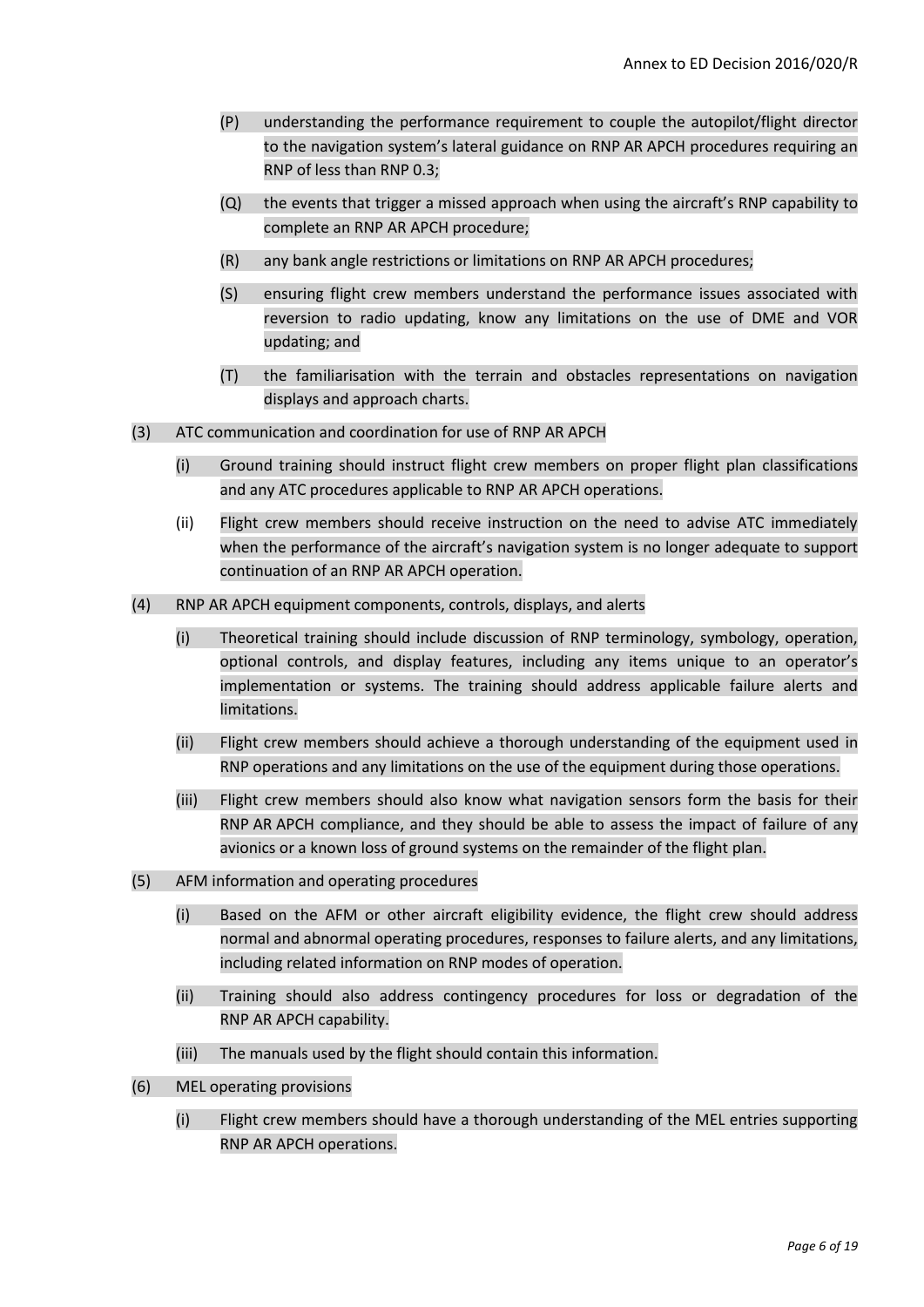#### (c) Initial FSTD training

- (1) In addition to ground training, flight crew members should receive appropriate practical skill training in an FSTD.
	- (i) Training programmes should cover the proper execution of RNP AR APCH operations in compliance with the manufacturer's documentation.
	- (ii) The training should include:
		- (A) RNP AR APCH procedures and limitations;
		- (B) standardisation of the set-up of the cockpit's electronic displays during an RNP AR APCH operation;
		- (C) recognition of the aural advisories, alerts and other annunciations that can impact on compliance with an RNP AR APCH procedure; and
		- (D) the timely and correct responses to loss of RNP AR APCH capability in a variety of scenarios embracing the breadth of the RNP AR APCH procedures the operator plans to complete.
- (2) FSTD training should address the following specific elements:
	- (i) procedures for verifying that each flight crew member's altimeter has the current setting before commencing the final approach of an RNP AR APCH operation, including any operational limitations associated with the source(s) for the altimeter setting and the latency of checking and setting the altimeters for landing;
	- (ii) use of aircraft RADAR, TAWS or other avionics systems to support the flight crew's track monitoring and weather and obstacle avoidance;
	- (iii) concise and complete flight crew briefings for all RNP AR APCH procedures and the important role crew resource management (CRM) plays in successfully completing an RNP AR APCH operation;
	- (iv) the importance of aircraft configuration to ensure the aircraft maintains any mandated speeds during RNP AR APCH operations;
	- (v) the potentially detrimental effect of reducing the flap setting, reducing the bank angle or increasing airspeeds may have on the ability to comply with an RNP AR APCH operation;
	- (vi) flight crew members understand and are capable of programming and/or operating the FMC, autopilot, autothrottles, RADAR, GNSS, INS, EFIS (including the moving map), and TAWS in support of RNP AR APCH operations;
	- (vii) handling of TOGA to LNAV transition as applicable, particularly while in turn;
	- (viii) monitoring of flight technical error (FTE) and related go-around operation;
	- (ix) handling of loss of GNSS signals during a procedure;
	- (x) handling of engine failure during the approach operation;
	- (xi) applying contingency procedures for a loss of RNP capability during a missed approach. Due to the lack of navigation guidance, the training should emphasise the flight crew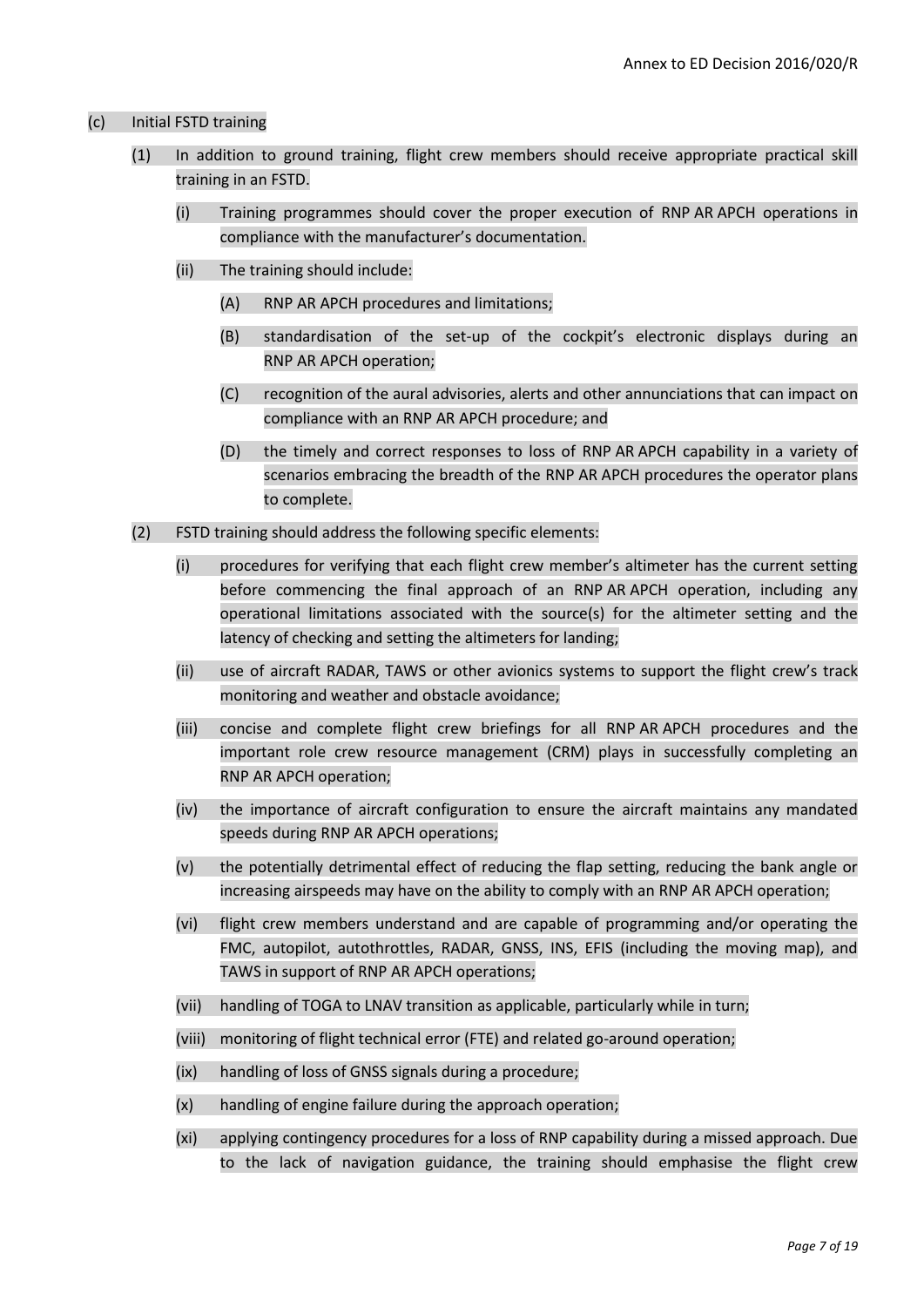contingency actions that achieve separation from terrain and obstacles. The operator should tailor these contingency procedures to their specific RNP AR APCH procedures; and

(xii) as a minimum, each flight crew member should complete two RNP approach procedures for each duty position (pilot flying and pilot monitoring) that employ the unique RNP AR APCH characteristics of the operator's RNP AR APCH procedures (e.g. RF legs, missed approach). One procedure should culminate in a transition to landing and one procedure should culminate in execution of an RNP missed approach procedure.

#### FLIGHT CREW TRAINING AND QUALIFICATIONS — CONVERSION TRAINING

- (d) Flight crew members should complete the following RNP AR APCH training if converting to a new type or class or variant of aircraft in which RNP AR operations will be conducted. For abbreviated courses, the provisions prescribed in (a)(2), (a)(3) and (a)(4) should apply.
	- (1) Ground training

Taking into account the flight crew member's RNP AR APCH previous training and experience, flight crew members should undertake an abbreviated ground training that should include at least the provisions of (b)(2)(D) to (I), (b)((2)(N) to (R), (b)(2)(S), and (b)(3) to (6).

(2) FSTD training

The provisions prescribed in (a) should apply, taking into account the flight crew member's RNP AR APCH training and experience.

FLIGHT CREW TRAINING AND QUALIFICATIONS — RNP AR APCH PROCEDURES REQUIRING A PROCEDURE-SPECIFIC APPROVAL

- (e) Before starting an RNP AR APCH procedure for which a procedure-specific approval is required, flight crew members should undertake additional ground training and FSTD training, as appropriate.
	- (1) The operator should ensure that the additional training programmes for such procedures include as at least all of the following:
		- (i) the provisions of  $(c)(1)$ ,  $(c)(2)(x)$  as appropriate and customised to the intended operation;
		- (ii) the crew training recommendations and mitigations stated in the procedure flight operational safety assessment (FOSA); and
		- (iii) specific training and operational provision published in the AIP, where applicable.
	- (2) Flight crew members with prior experience of RNP AR APCH procedures for which a procedurespecific approval is required may receive credit for all or part of these provisions provided the current operator's RNP AR APCH procedures are similar and require no new pilot skills to be trained in an FSTD.
	- (3) Training and checking may be combined and conducted by the same person with regard to  $(f)(2)$ .
	- (4) In case of a first RNP AR APCH application targeting directly RNP AR APCH procedures requiring procedure-specific approvals, a combined initial and additional training and checking, as appropriate, should be acceptable provided the training and checking includes all provisions prescribed by (a), (b), (c), (d) as appropriate, (e) and (f).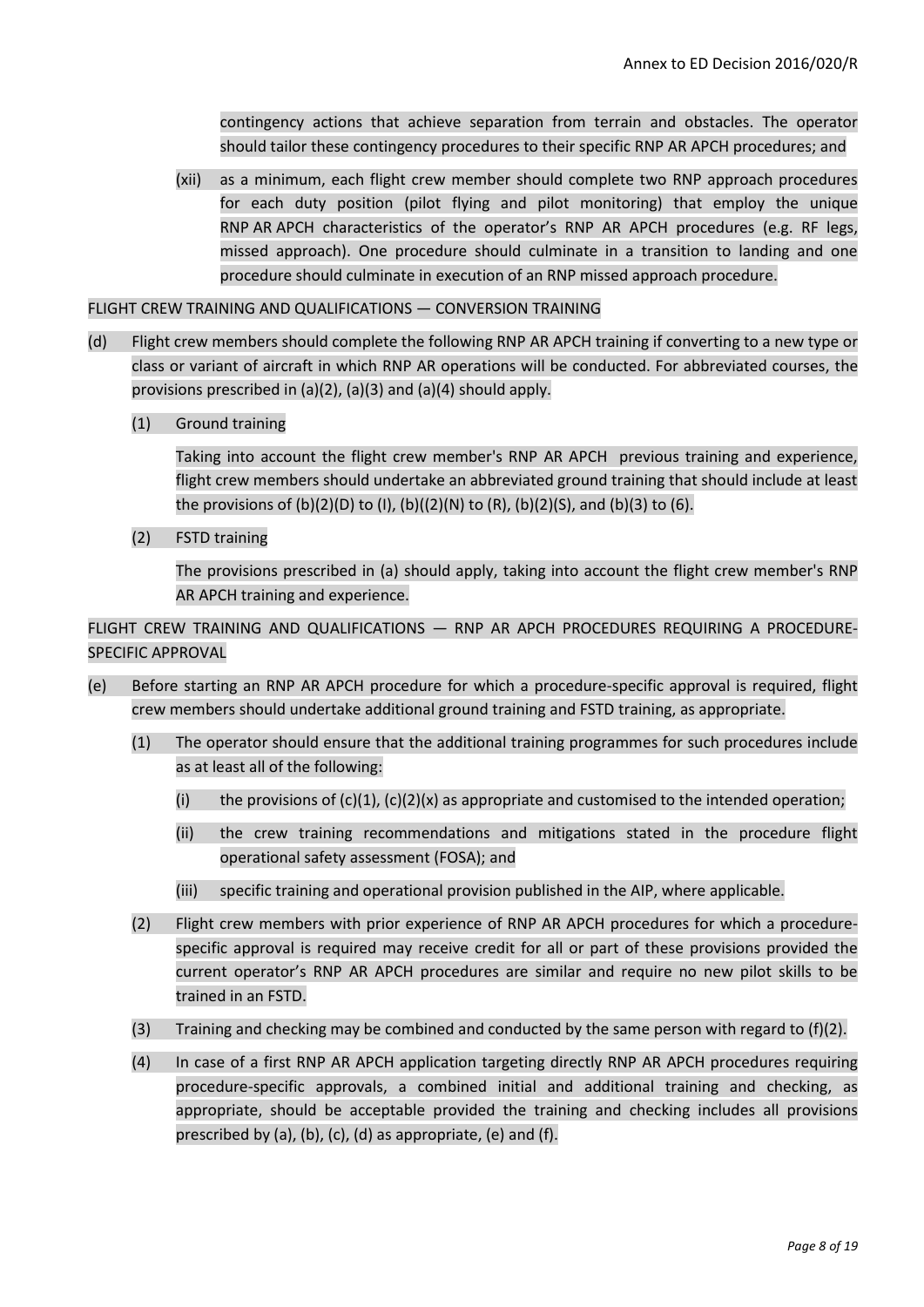#### FLIGHT CREW TRAINING AND QUALIFICATIONS — CHECKING OF RNP AR APCH KNOWLEDGE

- (f) Initial checking of RNP AR APCH knowledge and procedures
	- (1) The operator should check flight crew members' knowledge of RNP AR APCH procedures prior to employing RNP AR APCH operations. As a minimum, the check should include a thorough review of flight crew procedures and specific aircraft performance requirements for RNP AR APCH operations.
	- (2) The initial check should include one of the following:
		- (i) A check by an examiner using an FSTD.
		- (ii) A check by a TRE, CRE, SFE or a commander nominated by the operator during LPCs, OPCs or line flights that incorporate RNP AR APCH operations that employ the unique RNP AR APCH characteristics of the operator's RNP AR APCH procedures.
		- (iii) Line-oriented flight training (LOFT)/line-oriented evaluation (LOE). LOFT/LOE programmes using an FSTD that incorporates RNP AR APCH operations that employ the unique RNP AR APCH characteristics (i.e. RF legs, RNP missed approach) of the operator's RNP AR APCH procedures.
	- (3) Specific elements that should be addressed are:
		- (i) demonstration of the use of any RNP AR APCH limits/minimums that may impact various RNP AR APCH operations;
		- (ii) demonstration of the application of radio-updating procedures, such as enabling and disabling ground-based radio updating of the FMC (e.g. DME/DME and VOR/DME updating) and knowledge of when to use this feature;
		- (iii) demonstration of the ability to monitor the actual lateral and vertical flight paths relative to programmed flight path and complete the appropriate flight crew procedures when exceeding a lateral or vertical FTE limit;
		- (iv) demonstration of the ability to read and adapt to a RAIM (or equivalent) forecast, including forecasts predicting a lack of RAIM availability;
		- (v) demonstration of the proper set-up of the FMC, the weather RADAR, TAWS, and moving map for the various RNP AR APCH operations and scenarios the operator plans to implement;
		- (vi) demonstration of the use of flight crew briefings and checklists for RNP AR APCH operations with emphasis on CRM;
		- (vii) demonstration of knowledge of and ability to perform an RNP AR APCH missed approach procedure in a variety of operational scenarios (i.e. loss of navigation or failure to acquire visual conditions);
		- (viii) demonstration of speed control during segments requiring speed restrictions to ensure compliance with an RNP AR APCH procedure;
		- (ix) demonstration of competent use of RNP AR APCH plates, briefing cards, and checklists;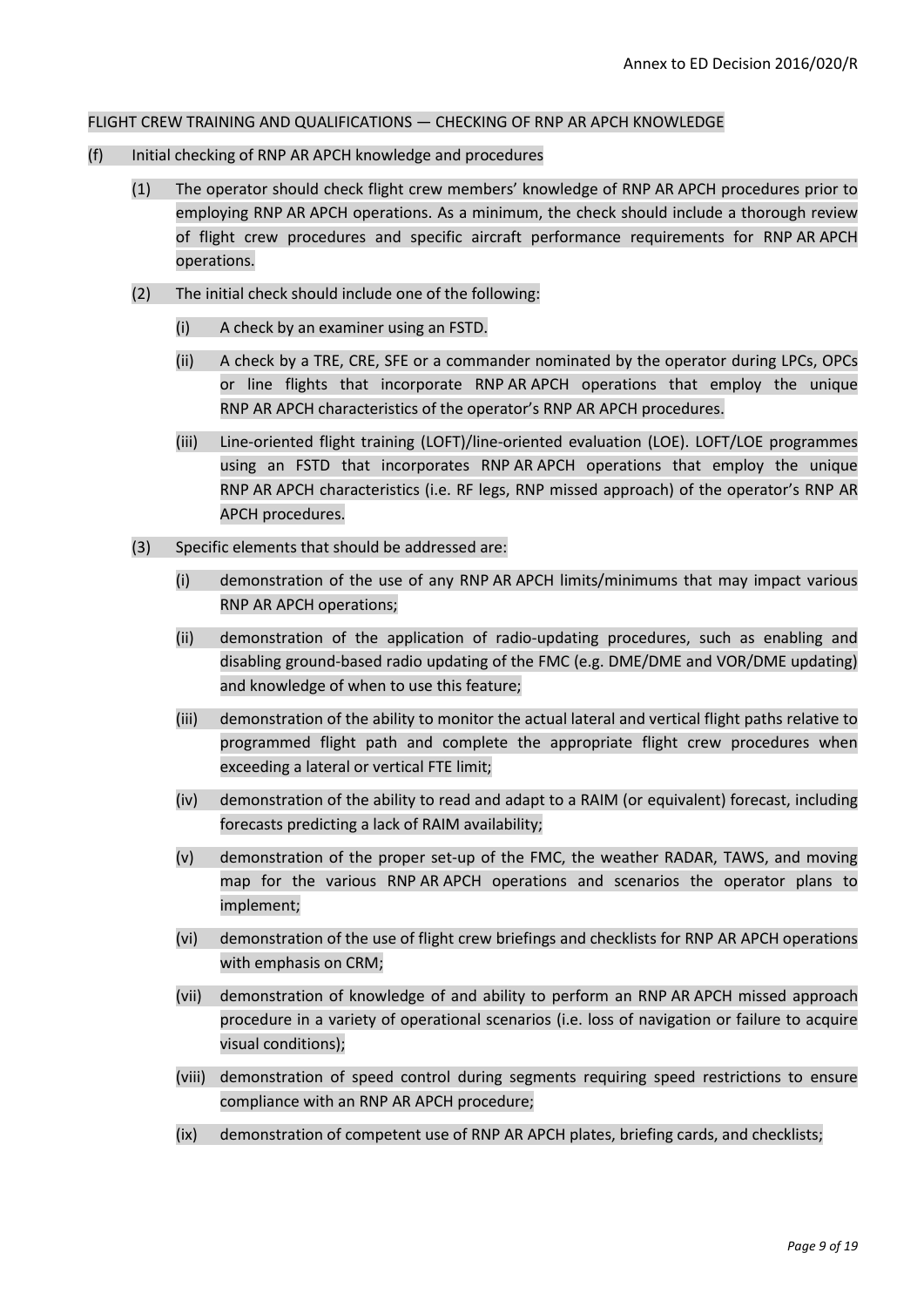- (x) demonstration of the ability to complete a stable RNP AR APCH operation: bank angle, speed control, and remaining on the procedure's centreline; and
- (xi) knowledge of the operational limit for deviation from the desired flight path and of how to accurately monitor the aircraft's position relative to vertical flight path.

#### FLIGHT CREW TRAINING AND QUALIFICATIONS — RECURRENT TRAINING

- (g) The operator should incorporate recurrent training that employs the unique RNP AR APCH characteristics of the operator's RNP AR APCH procedures as part of the overall training programme.
	- (1) A minimum of two RNP AR APCH should be flown by each flight crew member, one for each duty position (pilot flying and pilot monitoring), with one culminating in a landing and one culminating in a missed approach, and may be substituted for any required 3D approach operation.
	- (2) In case of several procedure-specific RNP AR APCH approvals, the recurrent training should focus on the most demanding RNP AR APCH procedures giving credit on the less demanding ones.

#### TRAINING FOR PERSONNEL INVOLVED IN THE FLIGHT PREPARATION

- (h) The operator should ensure that training for flight operation officers/dispatchers should include:
	- (1) the different types of RNP AR APCH procedures;
	- (2) the importance of specific navigation equipment and other equipment during RNP AR APCH operations and related RNP AR APCH requirements and operating procedures;
	- (3) the operator's RNP AR APCH approvals;
	- (4) MEL requirements;
	- (5) aircraft performance, and navigation signal availability, e.g. GNSS RAIM/predictive RNP capability tool, for destination and alternate aerodromes.

#### **AMC1 SPA.PBN.105(c) PBN operational approval**

#### FLIGHT OPERATIONAL SAFETY ASSESSMENT (FOSA)

- (a) For each RNP AR APCH procedure, the operator should conduct a flight operational safety assessment (FOSA) proportionate to the complexity of the procedure.
- (b) The FOSA should be based on:
	- (1) restrictions and recommendations published in AIPs;
	- (2) the flyability check;
	- (3) an assessment of the operational environment;
	- (4) the demonstrated navigation performance of the aircraft; and
	- (5) the operational aircraft performance.
- (c) The operator may take credit from key elements from the safety assessment carried out by the ANSP or the aerodrome operator.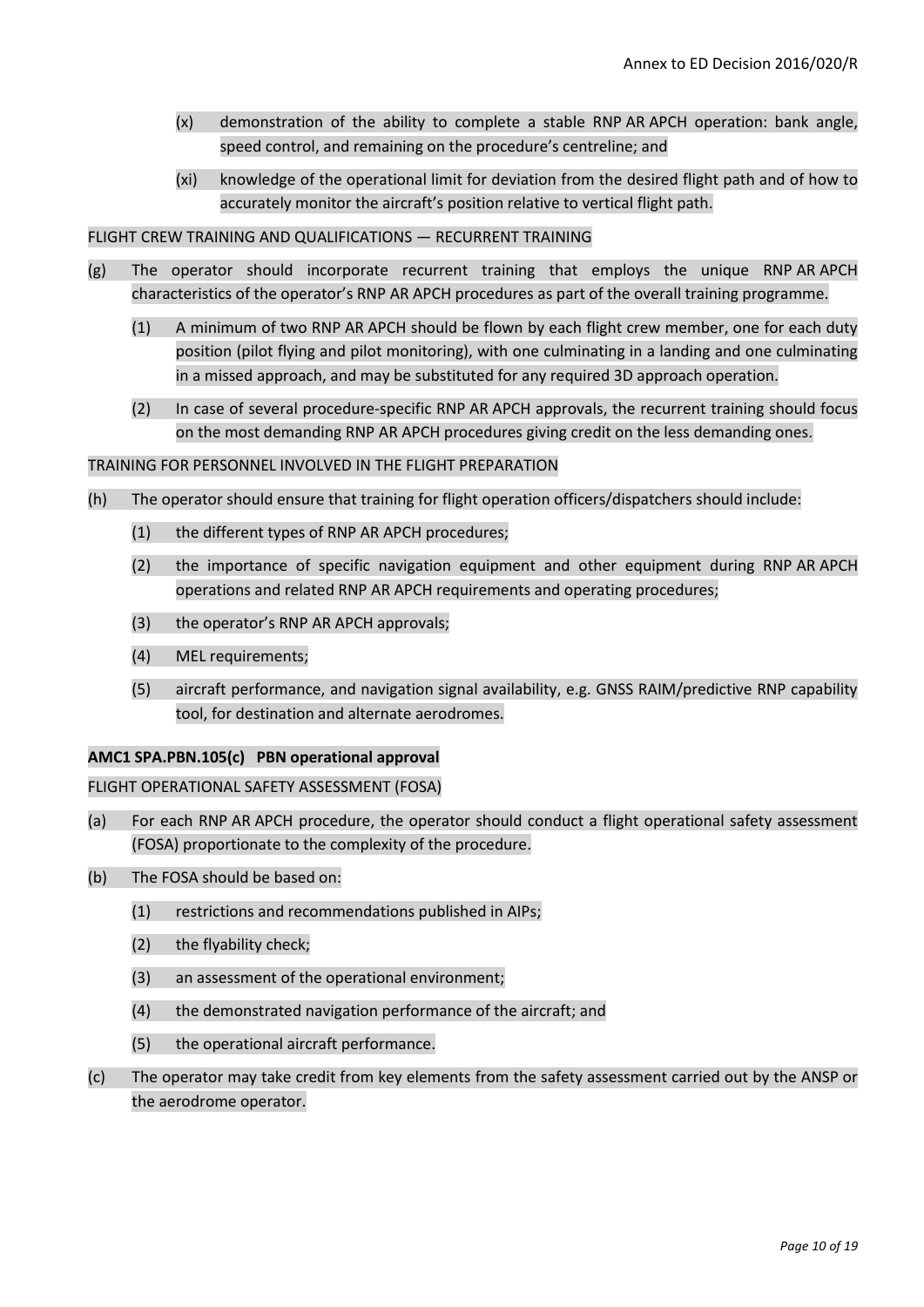#### **GM1 SPA.PBN.105(c) PBN operational approval**

#### FLIGHT OPERATIONAL SAFETY ASSESSMENT (FOSA)

- (a) Traditionally, operational safety has been defined by a target level of safety (TLS) and specified as a risk of collision of  $10^{-7}$  per approach operation. For RNP AR APCH operations, conducting the FOSA methodology contributes to achieving the TLS. The FOSA is intended to provide a level of flight safety that is equivalent to the traditional TLS, but using methodology oriented to performance-based flight operations. Using the FOSA, the operational safety objective is met by considering more than the aircraft navigation system alone. The FOSA blends quantitative and qualitative analyses and assessments by considering navigation systems, aircraft performance, operating procedures, human factor aspects and the operational environment. During these assessments conducted under normal and failure conditions, hazards, risks and the associated mitigations are identified. The FOSA relies on the detailed criteria for the aircraft capabilities and instrument procedure design to address the majority of general technical, procedure and process factors. Additionally, technical and operational expertise and prior operator experience with RNP AR APCH operations are essential elements to be considered in the conduct and conclusion of the FOSA.
- (b) The following aspects need to be considered during FOSA, in order to identify hazards, risks and mitigations relevant to RNP AR APCH operations:
	- (1) Normal performance: lateral and vertical accuracy are addressed in the aircraft airworthiness standards, aircraft and systems operate normally in standard configurations and operating modes, and individual error components are monitored/truncated through system design or flight crew procedure.
	- (2) Performance under failure conditions: lateral and vertical accuracy are evaluated for aircraft failures as part of the aircraft certification. Additionally, other rare-normal and abnormal failures and conditions for ATC operations, flight crew procedures, infrastructure and operating environment are assessed. Where the failure or condition results are not acceptable for continued operation, mitigations are developed or limitations established for the aircraft, flight crew and/or operation.
	- (3) Aircraft failures
		- (i) System failure: Failure of a navigation system, flight guidance system, flight instrument system for the approach, or missed approach (e.g. loss of GNSS updating, receiver failure, autopilot disconnect, FMS failure, etc.). Depending on the aircraft, this may be addressed through aircraft design or operating procedure to cross-check guidance (e.g. dual equipage for lateral errors, use of terrain awareness and warning system).
		- (ii) Malfunction of air data system or altimetry: flight crew procedure cross-check between two independent systems may mitigate this risk.
	- (4) Aircraft performance
		- (i) Inadequate performance to conduct the approach operation: the aircraft capabilities and operating procedures ensure that the performance is adequate on each approach, as part of flight planning and in order to begin or continue the approach. Consideration should be given to aircraft configuration during approach and any configuration changes associated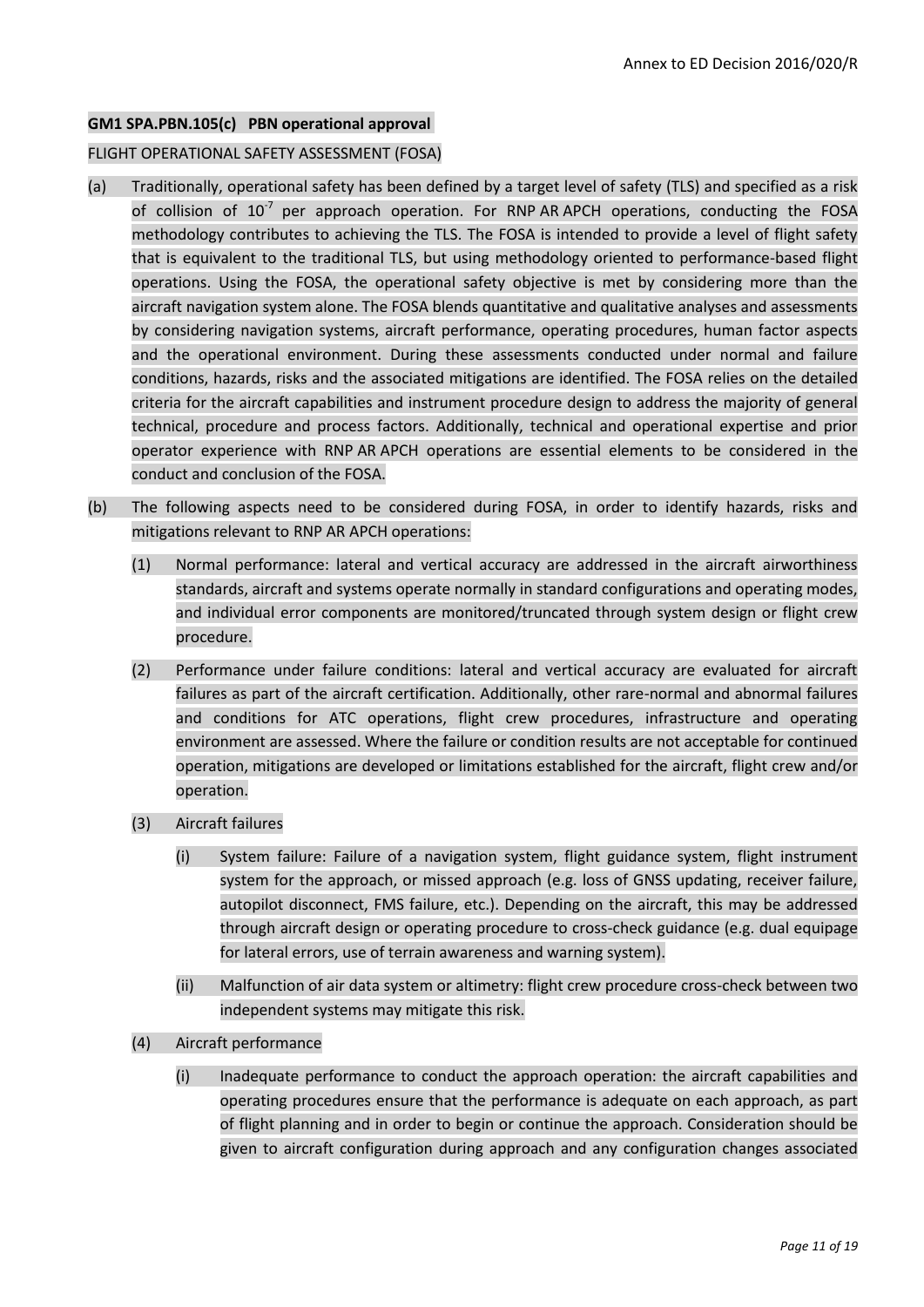with a missed approach operation (e.g. engine failure, flap retraction, re-engagement of autopilot in LNAV mode).

- (ii) Loss of engine: loss of an engine while on an RNP AR APCH operation is a rare occurrence due to high engine reliability and the short exposure time. The operator needs to take appropriate action to mitigate the effects of loss of engine, initiating a go-around and manually taking control of the aircraft if necessary.
- (5) Navigation services
	- (i) Use of a navigation aid outside of designated coverage or in test mode: aircraft airworthiness standards and operating procedures have been developed to address this risk.
	- (ii) Navigation database errors: instrument approach procedures are validated through flight validation specific to the operator and aircraft, and the operator should have a process defined to maintain validated data through updates to the navigation database.
- (6) ATC operations
	- (i) Procedure assigned to non-approved aircraft: flight crew are responsible for rejecting the clearance.
	- (ii) ATC provides 'direct to' clearance to or vectors aircraft onto approach such that performance cannot be achieved.
	- (iii) Inconsistent ATC phraseology between controller and flight crew.
- (7) Flight crew operations
	- (i) Erroneous barometric altimeter setting: flight crew entry and cross-check procedures may mitigate this risk.
	- (ii) Incorrect procedure selection or loading: flight crew procedures should be available to verify that the loaded procedure matches the published procedure, line of minima and aircraft airworthiness qualification.
	- (iii) Incorrect flight control mode selected: training on importance of flight control mode, flight crew procedure to verify selection of correct flight control mode.
	- (iv) Incorrect RNP entry: flight crew procedure to verify RNP loaded in system matches the published value.
	- (v) Missed approach: balked landing or rejected landing at or below DA/H.
	- (vi) Poor meteorological conditions: loss or significant reduction of visual reference that may result in a go-around.
- (8) Infrastructure
	- (i) GNSS satellite failure: this condition is evaluated during aircraft qualification to ensure obstacle clearance can be maintained, considering the low likelihood of this failure occurring.
	- (ii) Loss of GNSS signals: relevant independent equipage, e.g. IRS/INS, is mandated for RNP AR APCH procedures with RF legs and approaches where the accuracy for the missed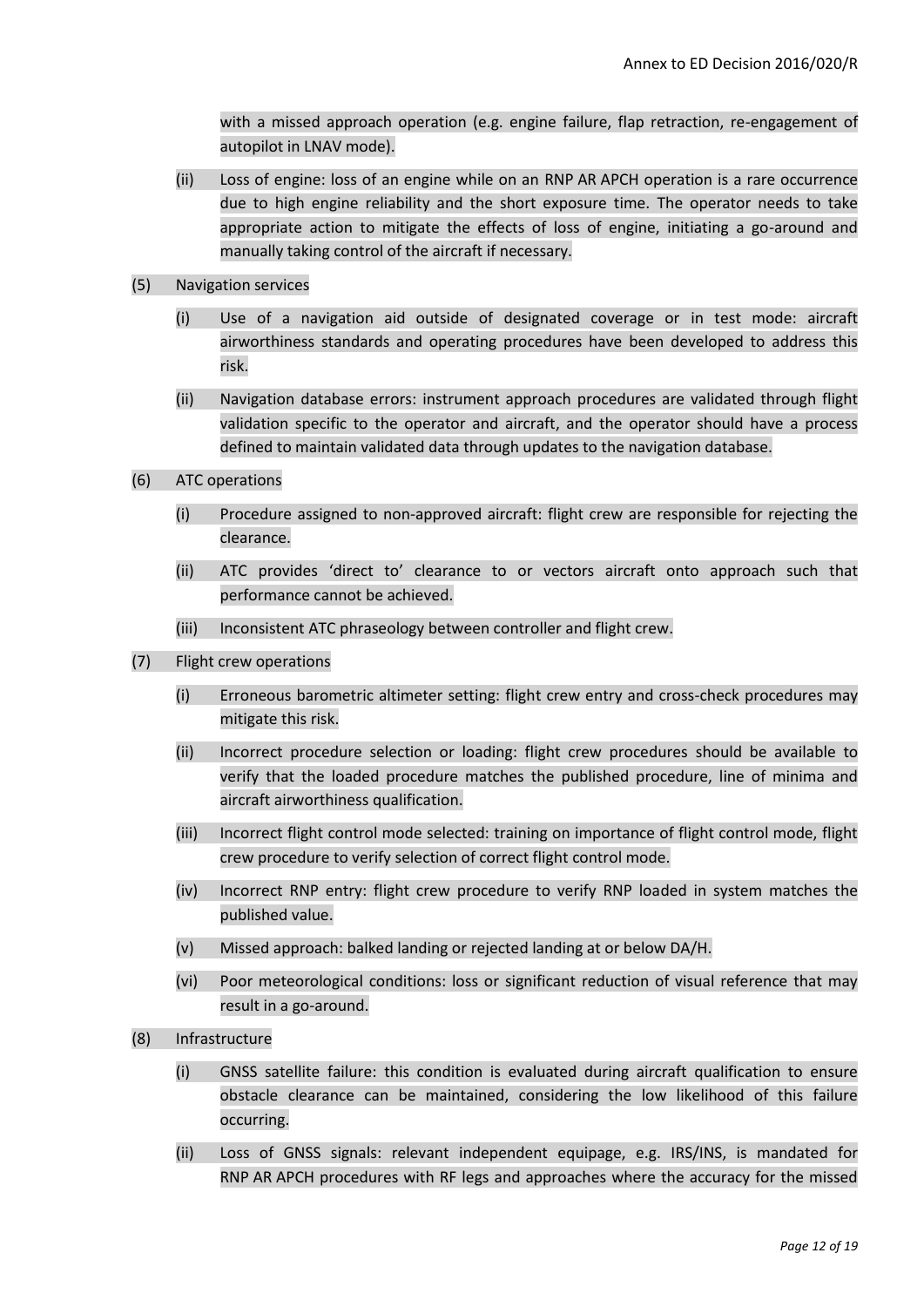approach is less than 1 NM. For other approaches, operating procedures are used to approximate the published track and climb above obstacles.

- (iii) Testing of ground navigation aids in the vicinity of the approach: aircraft and operating procedures should detect and mitigate this event.
- (9) Operating conditions
	- (i) Tailwind conditions: excessive speed on RF legs may result in inability to maintain track. This is addressed through aircraft airworthiness standards on the limits of command guidance, inclusion of 5 degrees of bank manoeuvrability margin, consideration of speed effect and flight crew procedure to maintain speeds below the maximum authorised for the RNP AR APCH procedure.
	- (ii) Wind conditions and effect on FTE: nominal FTE is evaluated under a variety of wind conditions, and flight crew procedures to monitor and limit deviations to ensure safe operation.
	- (iii) Extreme temperature effects of barometric altitude (e.g. extreme cold temperatures, known local atmospheric or weather phenomena, high winds, severe turbulence, etc.): the effect of this error on the vertical path is mitigated through the procedure design and flight crew procedures, with an allowance for aircraft that compensate for this effect to conduct procedures regardless of the published temperature limit. The effect of this error on minimum segment altitudes and the DA/H are addressed in an equivalent manner to all other approach operations.

#### **AMC1 SPA.PBN.105(d) PBN operational approval**

#### OPERATIONAL CONSIDERATIONS FOR RNP AR APCH

- (a) MEL
	- (1) The operator's MEL should be developed/revised to address the equipment provisions for RNP AR APCH operations.
	- (2) An operational TAWS Class A should be available for all RNP AR APCH operations. The TAWS should use altitude values that are compensated for local pressure and temperature effects (e.g. corrected barometric and GNSS altitude), and include significant terrain and obstacle data.
- (b) Autopilot and flight director
	- (1) For RNP AR APCH operations with RNP values less than RNP 0.3 or with RF legs, the autopilot or flight director driven by the area navigation system should be used. Thus, the flight crew should check that the autopilot/flight director is installed and operational.
- (c) Preflight RNP assessment
	- (1) The operator should have a predictive performance capability, which can determine if the specified RNP will be available at the time and location of a desired RNP operation. This capability can be a ground service and need not be resident in the aircraft's avionics equipment. The operator should establish procedures requiring use of this capability as both a preflight preparation tool and as a flight-following tool in the event of reported failures.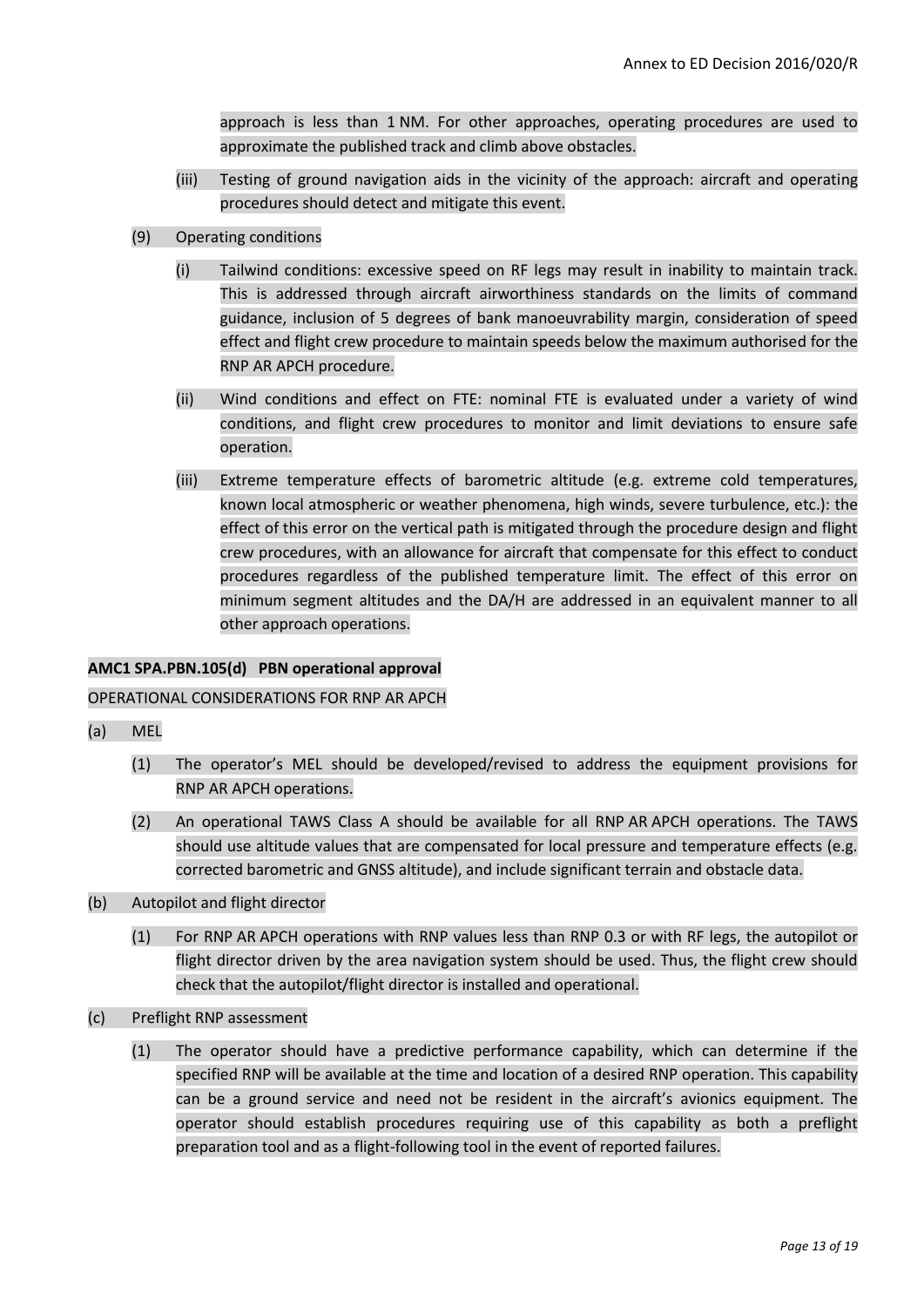- (2) This predictive capability should account for known and predicted outages of GNSS satellites or other impacts on the navigation system's sensors. The prediction programme should not use a mask angle below 5 degrees, as operational experience indicates that satellite signals at low elevations are not reliable. The prediction should use the actual GNSS constellation with the RAIM (or equivalent) algorithm identical to or more conservative than that used in the actual equipment.
- (3) The RNP assessment should consider the specific combination of the aircraft capability (sensors and integration), as well as their availability.
- (d) NAVAID exclusion
	- (1) The operator should establish procedures to exclude NAVAID facilities in accordance with NOTAMs (e.g. DMEs, VORs, localisers). Internal avionics reasonableness checks may not be adequate for RNP operations.
- (e) Navigation database currency
	- (1) During system initialisation, the flight crew should confirm that the navigation database is current. Navigation databases should be current for the duration of the flight. If the AIRAC cycle is due to change during flight, the flight crew should follow procedures established by the operator to ensure the accuracy of navigation data.
	- (2) The operator should not allow the flight crew to use an expired database.

#### **AMC2 SPA.PBN.105(d) PBN operational approval**

FLIGHT CONSIDERATIONS

(a) Modification of flight plan

The flight crew should not be authorised to fly a published RNP AR APCH procedure unless it is retrievable by the procedure name from the aircraft navigation database and conforms to the charted procedure. The lateral path should not be modified; with the exception of accepting a clearance to go direct to a fix in the approach procedure that is before the FAF and that does not immediately precede an RF leg. The only other acceptable modification to the loaded procedure is to change altitude and/or airspeed waypoint constraints on the initial, intermediate, or missed approach segments flight plan fixes (e.g. to apply temperature corrections or comply with an ATC clearance/instruction).

(b) Mandatory equipment

The flight crew should have either a mandatory list of equipment for conducting RNP AR APCH operations or alternate methods to address in-flight equipment failures that would prohibit RNP AR APCH operations (e.g. crew warning systems, quick reference handbook).

(c) RNP management

Operating procedures should ensure that the navigation system uses the appropriate RNP values throughout the approach operation. If the navigation system does not extract and set the navigation accuracy from the on-board navigation database for each segment of the procedure, then operating procedures should ensure that the smallest navigation accuracy required to complete the approach or the missed approach is selected before initiating the approach operation (e.g. before the IAF). Different IAFs may have different navigation accuracy, which are annotated on the approach chart.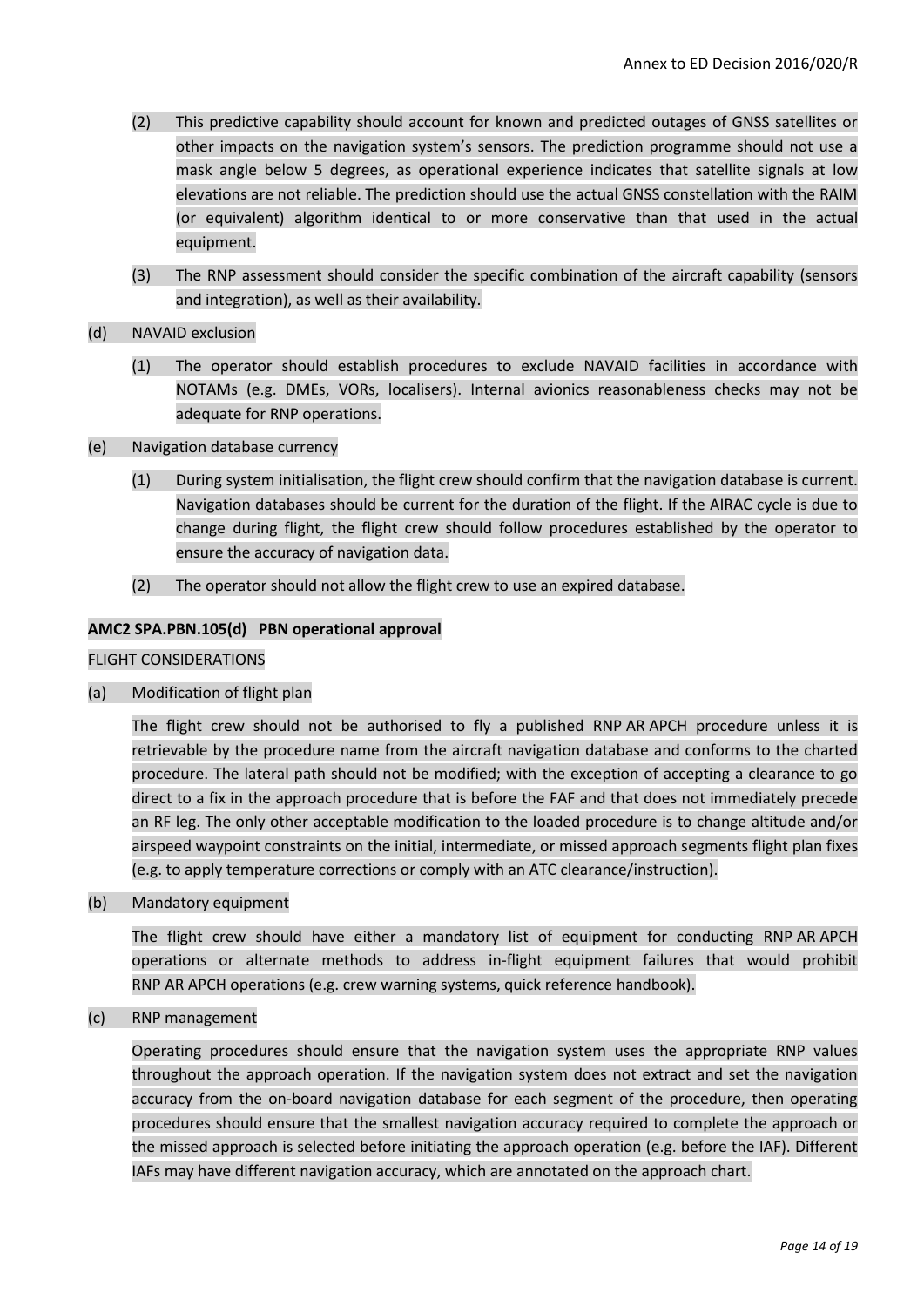#### (d) Loss of RNP

The flight crew should ensure that no loss of RNP annunciation is received prior to commencing the RNP AR APCH operation. During the approach operation, if at any time a loss of RNP annunciation is received, the flight crew should abandon the RNP AR APCH operation unless the pilot has in sight the visual references required to continue the approach operation.

(e) Radio updating

Initiation of all RNP AR APCH procedures is based on GNSS updating. The flight crew should comply with the operator's procedures for inhibiting specific facilities.

(f) Approach procedure confirmation

The flight crew should confirm that the correct procedure has been selected. This process includes confirmation of the waypoint sequence, reasonableness of track angles and distances, and any other parameters that can be altered by the flight crew, such as altitude or speed constraints. A navigation system textual display or navigation map display should be used.

#### (g) Track deviation monitoring

- (1) The flight crew should use a lateral deviation indicator, flight director and/or autopilot in lateral navigation mode on RNP AR APCH operations. The flight crew of an aircraft with a lateral deviation indicator should ensure that lateral deviation indicator scaling (full-scale deflection) is suitable for the navigation accuracy associated with the various segments of the RNP AR APCH procedure. The flight crew is expected to maintain procedure centrelines, as depicted by onboard lateral deviation indicators and/or flight guidance during the entire RNP AR APCH operations unless authorised to deviate by ATC or demanded under emergency conditions. For normal operations, cross-track error/deviation (the difference between the area-navigationsystem-computed path and the aircraft position relative to the path) should be limited to the navigation accuracy (RNP) associated with the procedure segment.
- (2) Vertical deviation should be monitored above and below the glide-path; the vertical deviation should be within ±75 ft of the glide-path during the final approach segment.
- (3) Flight crew should execute a missed approach operation if:
	- (i) the lateral deviation exceeds one time the RNP value; or
	- (ii) the deviation below the vertical path exceeds 75 ft or half-scale deflection where angular deviation is indicated, at any time; or
	- (iii) the deviation above the vertical path exceeds 75 ft or half-scale deflection where angular deviation is indicated; at or below 1 000 ft above aerodrome level;

unless the pilot has in sight the visual references required to continue the approach operation.

(3) Where a moving map, low-resolution vertical deviation indicator (VDI), or numeric display of deviations are to be used, flight crew training and procedures should ensure the effectiveness of these displays. Typically, this involves demonstration of the procedure with a number of trained flight crew members and inclusion of this monitoring procedure in the recurrent RNP AR APCH training programme.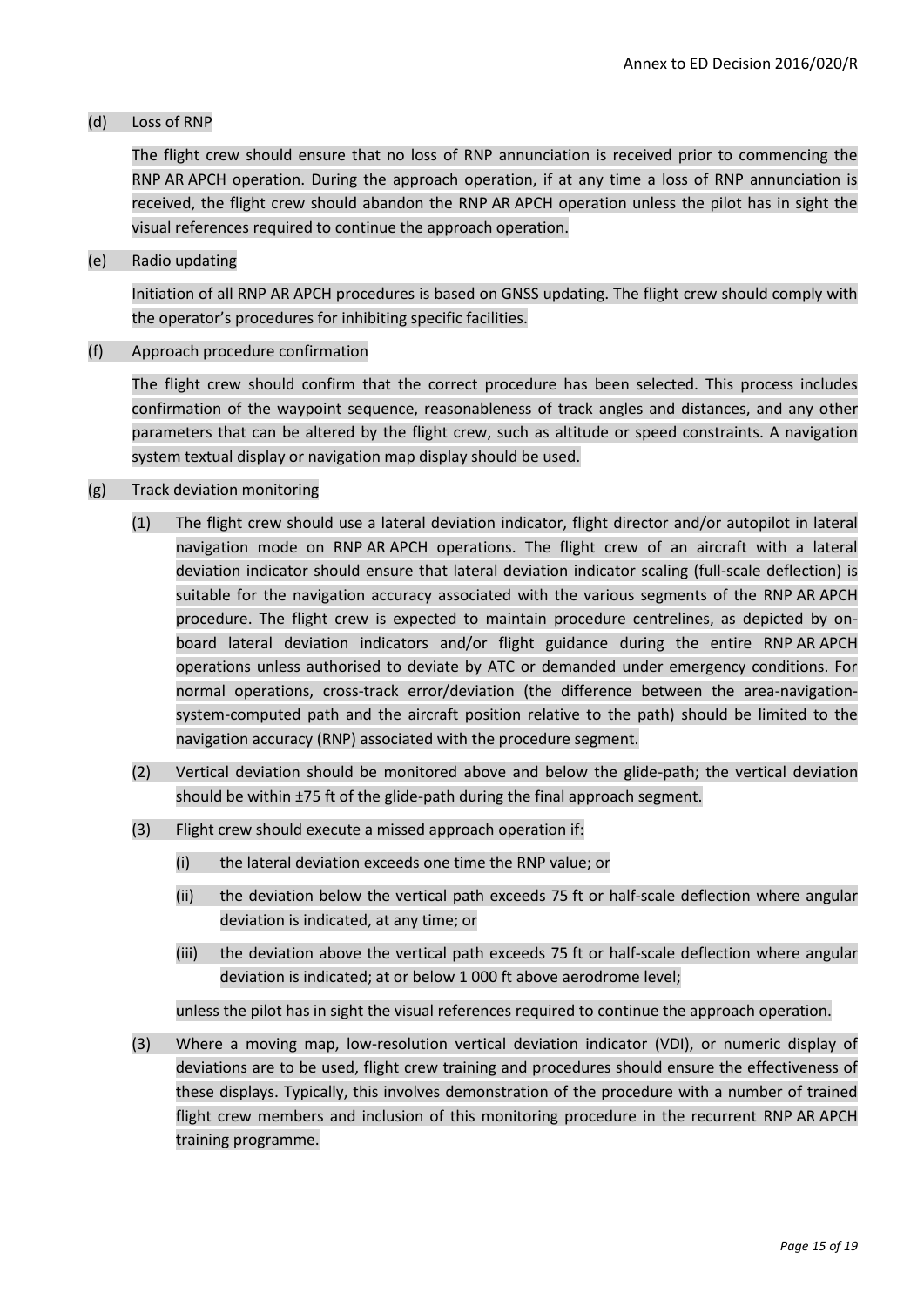- (4) For installations that use a CDI for lateral path tracking, the AFM should state which navigation accuracy and operations the aircraft supports and the operational effects on the CDI scale. The flight crew should know the CDI full-scale deflection value. The avionics may automatically set the CDI scale (dependent on phase of flight) or the flight crew may manually set the scale. If the flight crew manually selects the CDI scale, the operator should have procedures and training in place to assure the selected CDI scale is appropriate for the intended RNP operation. The deviation limit should be readily apparent given the scale (e.g. full-scale deflection).
- (h) System cross-check
	- (1) The flight crew should ensure the lateral and vertical guidance provided by the navigation system is consistent.
- (i) Procedures with RF legs
	- (1) When initiating a missed approach operation during or shortly after the RF leg, the flight crew should be aware of the importance of maintaining the published path as closely as possible. Operating procedures should be provided for aircraft that do not stay in LNAV when a missed approach is initiated to ensure the RNP AR APCH ground track is maintained.
	- (2) The flight crew should not exceed the maximum airspeed values shown in Table 1 throughout the RF leg. For example, a Category C A320 should slow to 160 KIAS at the FAF or may fly as fast as 185 KIAS if using Category D minima. A missed approach operation prior to DA/H may require compliance with speed limitation for that segment.

| <b>Indicated airspeed (Knots)</b>           |                                         |              |     |          |                 |  |  |  |  |
|---------------------------------------------|-----------------------------------------|--------------|-----|----------|-----------------|--|--|--|--|
| Segment                                     | Indicated airspeed by aircraft category |              |     |          |                 |  |  |  |  |
|                                             | Cat<br>Α                                | Cat<br>B     | Cat | Cat<br>D | Cat E           |  |  |  |  |
| Initial & intermediate (IAF to FAF)         | 150                                     | 180          | 240 | 250      | 250             |  |  |  |  |
| Final (FAF to DA)                           | 100                                     | 130          | 160 | 185      | as<br>specified |  |  |  |  |
| (DA/H)<br>Missed<br>approach<br>to<br>MAHP) | 110                                     | 150          | 240 | 265      | as<br>specified |  |  |  |  |
| Airspeed restriction*                       |                                         | as specified |     |          |                 |  |  |  |  |

#### **Table 1: Maximum airspeed by segment and category**

\*Airspeed restrictions may be used to reduce turn radius regardless of aircraft category.

(j) Temperature compensation

For aircraft with temperature compensation capabilities, the flight crew may disregard the temperature limits on RNP procedures if the operator provides pilot training on the use of the temperature compensation function. It should be noted that a temperature compensation by the system is applicable to the VNAV guidance and is not a substitute for the flight crew compensating for temperature effects on minimum altitudes or DA/H. The flight crew should be familiar with the effects of the temperature compensation on intercepting the compensated path as described in EUROCAE ED-75C/RTCA DO-236C Appendix H.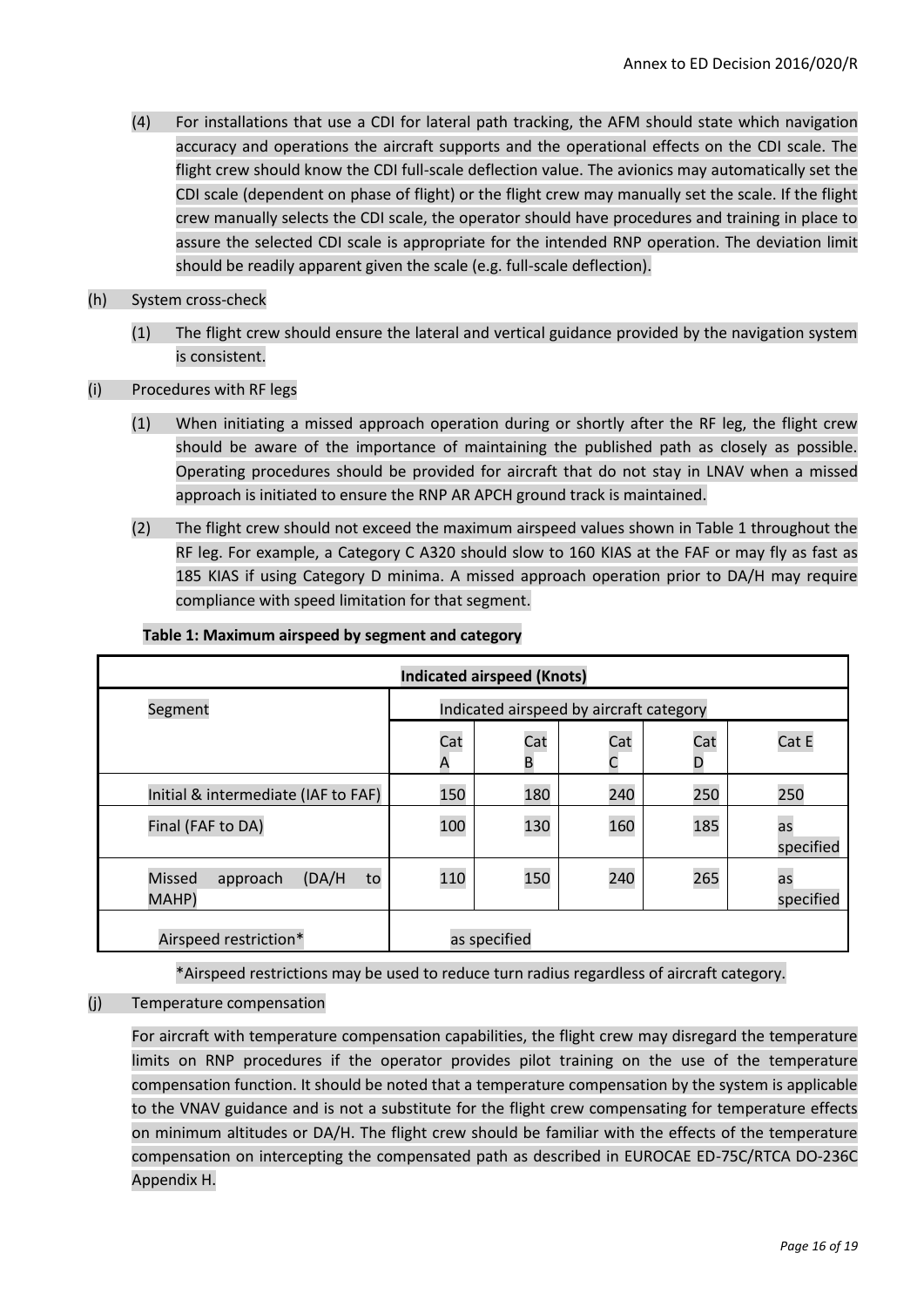#### (k) Altimeter setting

Due to the performance-based obstruction clearance inherent in RNP instrument procedures, the flight crew should verify that the most current aerodrome altimeter is set prior to the FAF. The operator should take precautions to switch altimeter settings at appropriate times or locations and request a current altimeter setting if the reported setting may not be recent, particularly at times when pressure is reported or expected to be rapidly decreasing. Execution of an RNP operation necessitates the current altimeter setting for the aerodrome of intended landing. Remote altimeter settings should not be allowed.

#### (l) Altimeter cross-check

- (1) The flight crew should complete an altimetry cross-check ensuring both pilots' altimeters agree within  $\pm 100$  ft prior to the FAF but no earlier than when the altimeters are set for the aerodrome of intended landing. If the altimetry cross-check fails, then the approach operation should not be continued.
- (2) This operational cross-check should not be necessary if the aircraft systems automatically compare the altitudes to within 75 ft.
- (m) Missed approach operation

Where possible, the missed approach operation should necessitate RNP 1.0. The missed approach portion of these procedures should be similar to a missed approach of an RNP APCH procedure. Where necessary, navigation accuracy less than RNP 1.0 may be used in the missed approach segment.

- (1) In many aircraft, executing a missed approach activating take-off/go-around (TOGA) may cause a change in lateral navigation. In many aircraft, activating TOGA disengages the autopilot and flight director from LNAV guidance, and the flight director reverts to track-hold derived from the inertial system. LNAV guidance to the autopilot and flight director should be re-engaged as quickly as possible.
- (2) Flight crew procedures and training should address the impact on navigation capability and flight guidance if the pilot initiates a missed approach while the aircraft is in a turn. When initiating an early missed approach operation, the flight crew should follow the rest of the approach track and missed approach track unless a different clearance has been issued by ATC. The flight crew should also be aware that RF legs are designed based on the maximum true airspeed at normal altitudes, and initiating an early missed approach operation will reduce the manoeuvrability margin and potentially even make holding the turn impractical at missed approach speeds.
- (n) Contingency procedures
	- (1) Failure while en route

The flight crew should be able to assess the impact of GNSS equipment failure on the anticipated RNP AR APCH operation and take appropriate action.

(2) Failure on approach

The operator's contingency procedures should address at least the following conditions: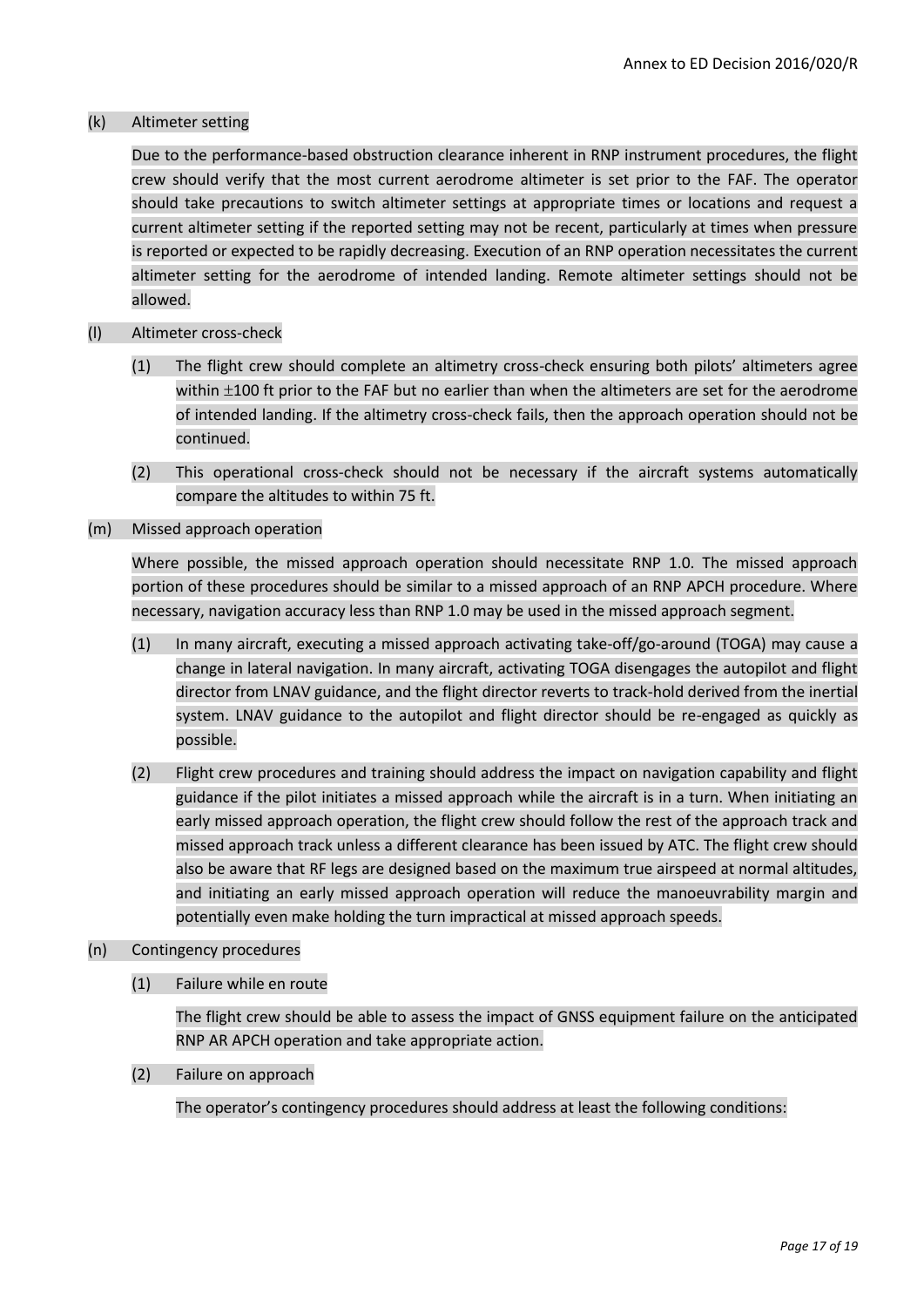- (i) failure of the area navigation system components, including those affecting lateral and vertical deviation performance (e.g. failures of a GPS sensor, the flight director or autopilot);
- (ii) loss of navigation signal-in-space (loss or degradation of external signal).

# **AMC3 SPA.PBN.105(d) PBN operational approval**

# NAVIGATION DATABASE MANAGEMENT

- (a) The operator should validate every RNP AR APCH procedure before using the procedure in instrument meteorological conditions (IMC) to ensure compatibility with their aircraft and to ensure the resulting path matches the published procedure. As a minimum, the operator should:
	- (1) compare the navigation data for the procedure(s) to be loaded into the FMS with the published procedure.
	- (2) validate the loaded navigation data for the procedure, either in an FSTD or in the actual aircraft in VMC. The depicted procedure on the map display should be compared to the published procedure. The entire procedure should be flown to ensure the path is flyable, does not have any apparent lateral or vertical path disconnects and is consistent with the published procedure.
	- (3) Once the procedure is validated, a copy of the validated navigation data should be retained for comparison with subsequent data updates.
	- (4) For published procedures, where FOSA demonstrated that the procedure is not in a challenging operational environment, the flight or FSTD validation may be credited from already validated equivalent RNP AR APCH procedures.
- (b) If an aircraft system required for RNP AR APCH operations is modified, the operator should assess the need for a validation of the RNP AR APCH procedures with the navigation database and the modified system. This may be accomplished without any direct evaluation if the manufacturer verifies that the modification has no effect on the navigation database or path computation. If no such assurance from the manufacturer is available, the operator should conduct initial data validation with the modified system.
- (c) The operator should implement procedures that ensure timely distribution and insertion of current and unaltered electronic navigation data to all aircraft that require it.

# **AMC1 SPA.PBN.105(e) PBN operational approval**

# REPORTABLE EVENTS

The operator should report events which are listed in AMC2 ORO.GEN.160.